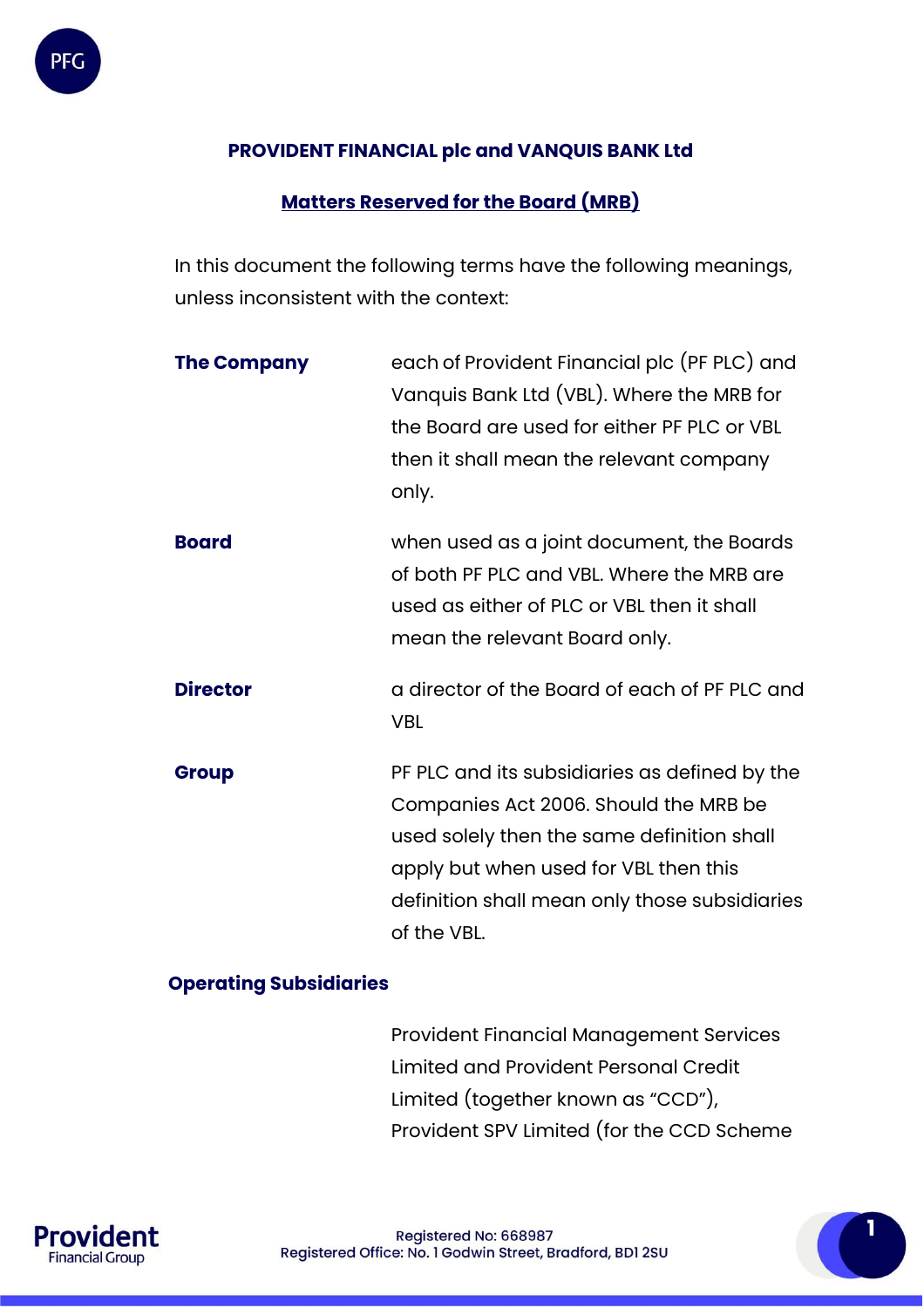of Arrangement also known as 'SchemeCo'), Moneybarn No 1 Limited and Moneybarn Limited (together known as "Moneybarn") and Cheque Exchange Limited.

#### **1. OVERVIEW**

PFC

- 1.1 The new UK Corporate Governance Code 2018 (the 'Code') states that every company should be headed by an effective and entrepreneurial Board, whose role is to promote the long-term sustainable success of the Company generating value for shareholders and contributing to wider society. The Board establishes the company's purpose, values and strategy and ensures that these and its culture are aligned and establishes a framework of prudent and effective controls, which enable risk to be assess and managed. The Board should ensure that the necessary financial and human resources are in place for the company to meet its objectives and should review management performance. All directors must act in what they consider to be the best interests of the company consistent with their statutory duties. Broader implications, including the interest of employees and how the actions and behaviours of the company affect its customers, suppliers, the community and the environment as well as the Company's reputation, as set out in s.172 of the Companies Act and the Code.
- 1.2 An effective Board controls the business but delegates day to day responsibility to the executive management. However, there are a number of matters which are required to be or, in the interests of the Companies, should only be decided by the Board of directors as a whole. A Prudential Regulation Authority Supervisory Statement (SS5/16: July 2018) adds that '. . .the PRA expects boards to articulate clearly and unambiguously the matters reserved to the board. . ..'

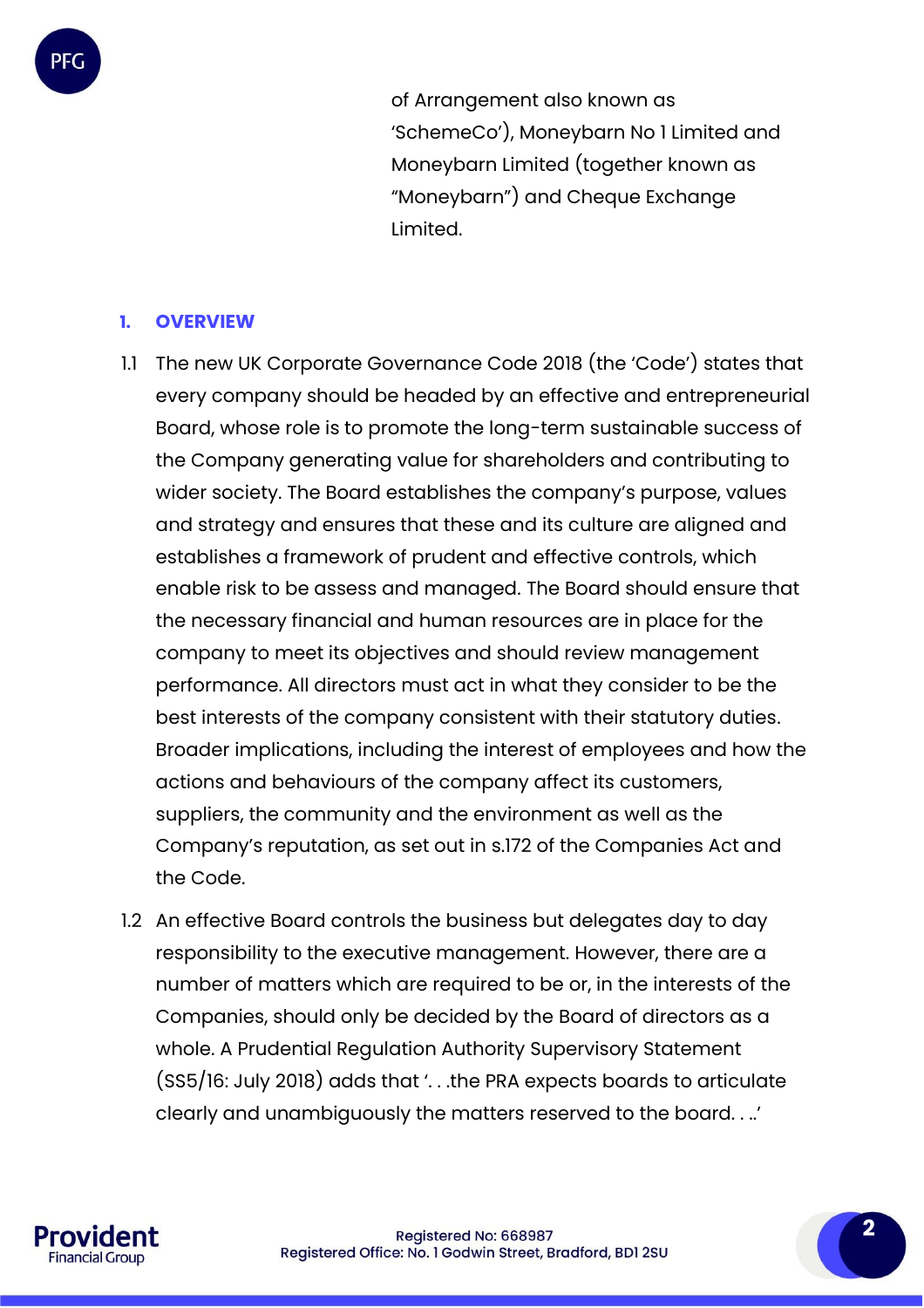

- 1.3 The Boards and Committees of PF PLC and (VBL) have predominantly identical membership and sit jointly on most occasions. Where a joint meeting takes place the Matters Reserved for the Board (MRB) shall apply. Where the Boards of PF PLC or VBL sit separately, the MRB shall apply with the exception of those duties or responsibilities where due to statute, regulation or other reasons considered appropriate by the directors/executives they cannot or should not apply.
- 1.4 In circumstances in which a conflict of interest might arise due to 1.3, the Chairman retains the right to appoint an independent NED to the Board of PF PLC.
- 1.5 Paragraphs or provisions marked with '\*' are expected to apply primarily to the Board of PF PLC and unless otherwise determined by the Board that it should also apply to PF PLC, the paragraphs or provisions marked with a '†' are expected to apply primarily to the Board of VBL. Such matters are not exclusive and can be amended from time to time on an ad hoc or continuous basis, separate to any agreement to amend the MRB, provided that a quorum of the relevant Board/Committee agrees and this derogation is minuted as such.
- 1.6 Where a matter relating to VBL requires VBL Board approval, this matter will not also require approval from the Board of PF PLC.

## **2. ROLE AND KEY PRINCIPLES OF THE BOARD**

The role of the Board is to:

- 2.1 have responsibility for the overall leadership of the Company and the Group, promoting the long-term sustainable success of the Company and the Group, generating value for shareholders and contributing to wider society;
- 2.2 approve the Group's strategic aims for long term success, ensuring that the necessary financial and human resources are in place for the Group to meet its objectives and regulatory requirements and review

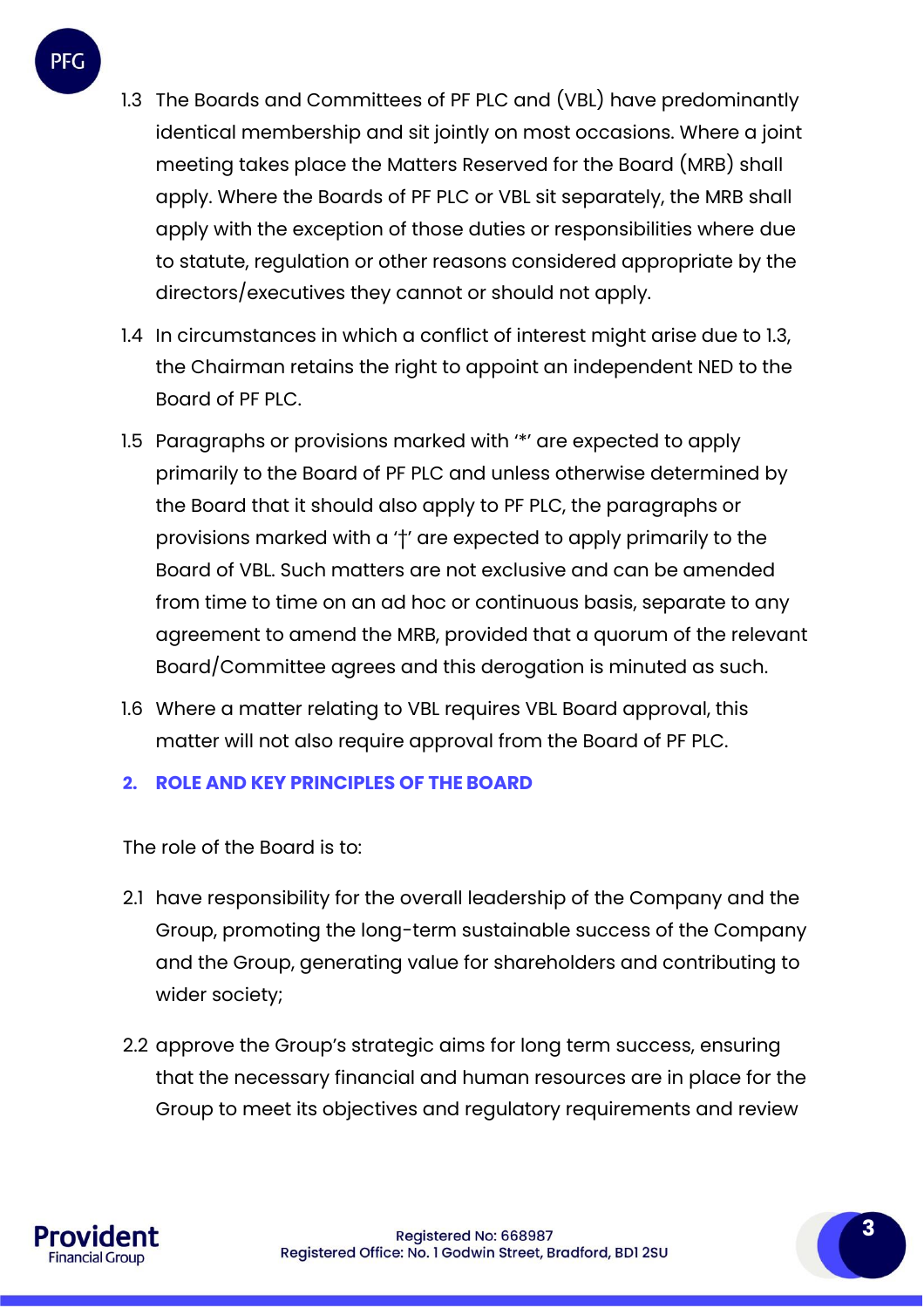management performance;

PFC

- 2.3 set, instil and monitor the Group's purpose, culture, values and standards in the Boardroom and throughout the Group, which are centred firmly on the customer and take appropriate account of the Group's wider stakeholders;
- 2.4 act in the best interests of the shareholders and the Company and in accordance with the Directors' duties under UK law, including those set out in sections 171 to 177 and 182 of the Companies Act 2006;
- 2.5 review the Group's performance in light of the Group's strategic aims, objectives, business plans and budgets, and regulatory obligations and ensure that any necessary corrective action is taken;
- 2.6 make well-informed decisions based on a clear line of sight into the Group's business; and
- 2.7 oversee the application of Group policies and procedures adopted in accordance with this document throughout the Group.

## **3. MATTERS RESERVED FOR THEBOARD**

The Board delegates certain of its authority through the Delegated Authorities Manual to the Board's authorised and constituted committees, and to its Subsidiary Boards. Those matters which are reserved for the Board's approval are below:

#### **3.1. Strategy**

- 3.1.1. Review, approve and monitor implementation of the Group's and Company's corporate strategy and long-term objectives, ensuring that a customer led approach is taken and all stakeholders have been considered where appropriate;
- 3.1.2. Approve any change to the Company's regulatory permissions;



Registered No: 668987 Registered Office: No. 1 Godwin Street, Bradford, BD1 2SU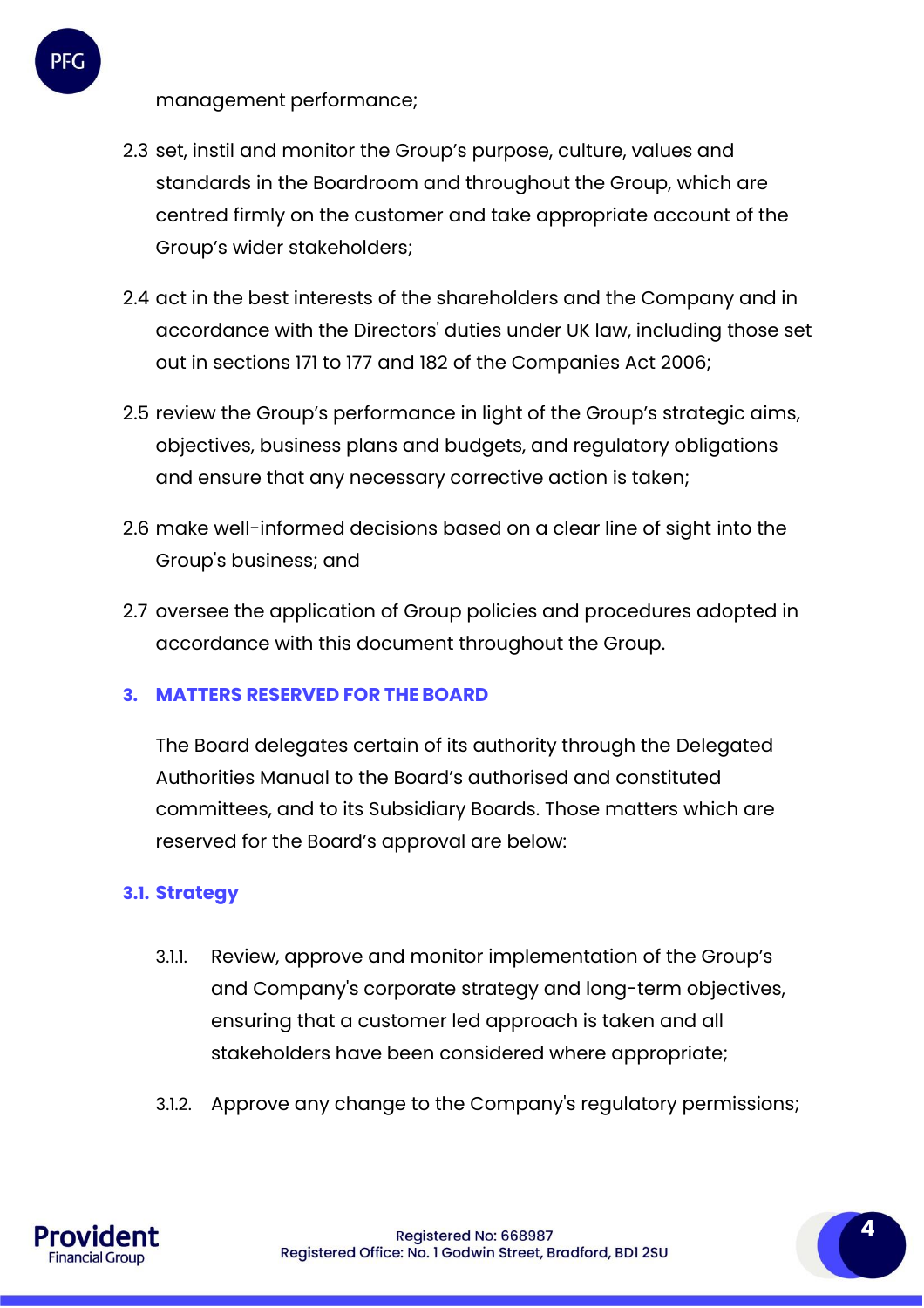

- 3.1.3. Approve the annual operating and capital expenditure budgets for the Group, Company and each Operating Subsidiary and any material changes to them, ensuring that the necessary resources are in place for the Group/Company to meet its objectives and measure performance against those objectives;
- 3.1.4. Review performance and business results of the Group/Company in light of the corporate strategic aims, objectives, budgets and business plans within the applicable legal and regulatory framework, taking into account, inter alia, the Group's/Company's long term financial interests, solvency, risk appetite and sustainable success. Ensure that any necessary corrective action is taken;
- 3.1.5. Oversight of the Company's operations ensuring:
	- 3.1.5.1 Board oversight of major operational issues and strategic proposals;
	- 3.1.5.2 Board oversight of new distribution channels;
	- 3.1.5.3 competent and prudent management;
	- 3.1.5.4 sound planning;
	- 3.1.5.5 maintenance of sound management and internal control systems;
	- 3.1.5.6 adequate accounting and other records;
	- 3.1.5.7 compliance with statutory and regulatory obligations;
	- 3.1.5.8 IT strategy supports the business objectives; and
	- 3.1.5.9 workforce policies and practices are consistent with the Group's values and culture and support its long-term sustainable success;
- 3.1.6. Approve and monitor major investments, divestments and strategic commitments and proposals, including cessation of

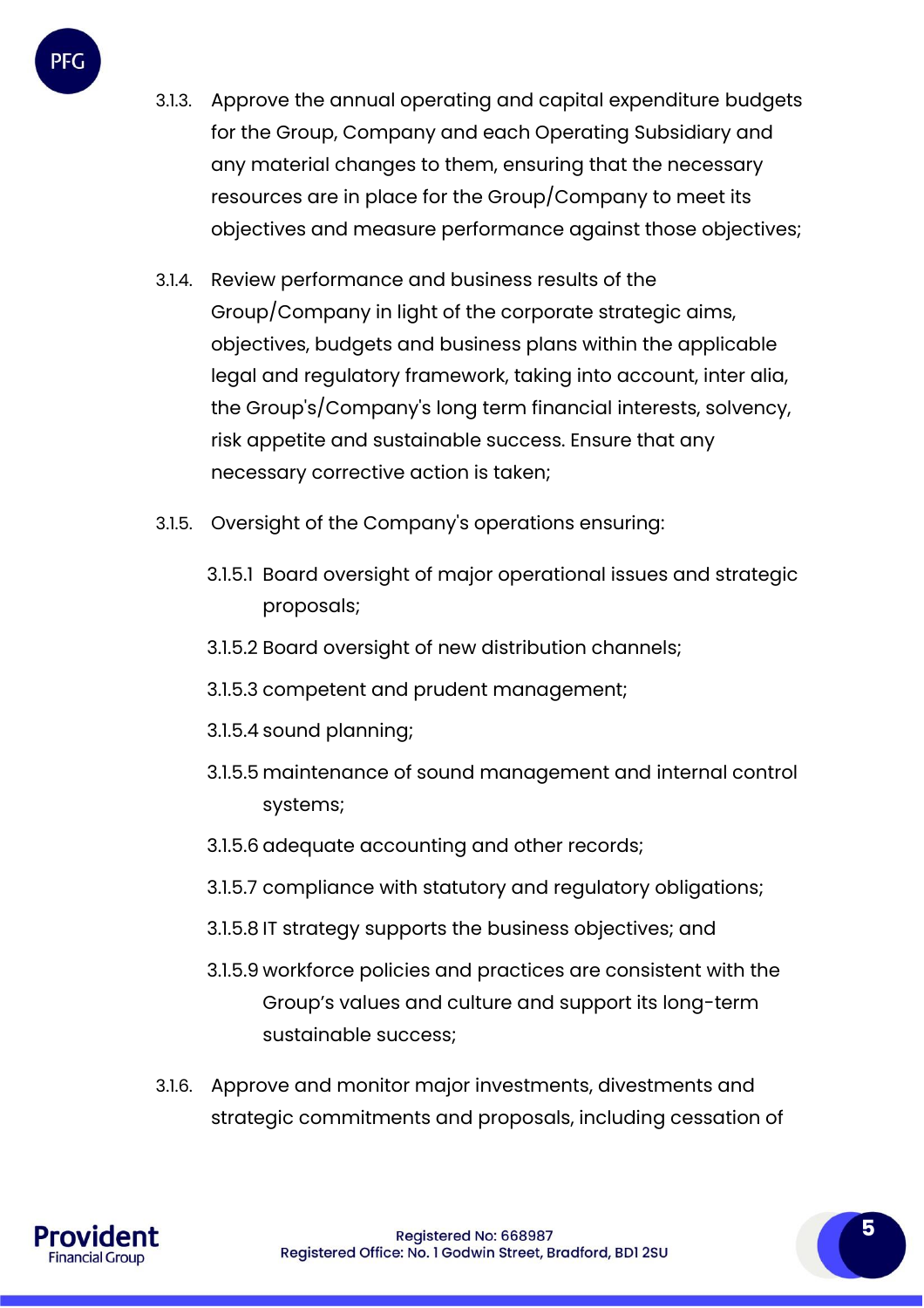

any of the Group's businesses (or a material part of those businesses) or entry into new businesses or geographic locations;

## **3.2. Structure and Capital**

- 3.2.1. Approve changes relating to the Company's capital structure and debt securities including allotment (other than in relation to employee share plans), reduction of capital, share issues (except under employee share plans), share buy backs (including the use of treasury shares), redemption or issue of debt. The approval of the allotment/issuance of shares or transfer of shares to satisfy awards/options under employee share plans is delegated to a subcommittee of the Board, comprising a minimum of two of the following: Executive Directors and the Company Secretary;
- 3.2.2. Approve the allotment of shares in subsidiaries (where this is other than to companies within the Group);
- 3.2.3. Approve the acquisitions and disposal of shares (of the Company and of its operating subsidiaries) where the consideration exceeds £5,000,000 (budgeted) or £500,000 unbudgeted (excluding such acquisitions or disposals between companies within the Group or by a Group Employee Benefit Trust);
- 3.2.4. Major changes to the Group's corporate structure, including, but not limited to acquisitions and disposals of shares, establishing any new subsidiary undertaking or branch outside of the UK, joint ventures or partnership agreements, businesses or undertakings which are material relative to the size of the Group in question (taking into account initial and deferred consideration), and material transactions, equity investments,

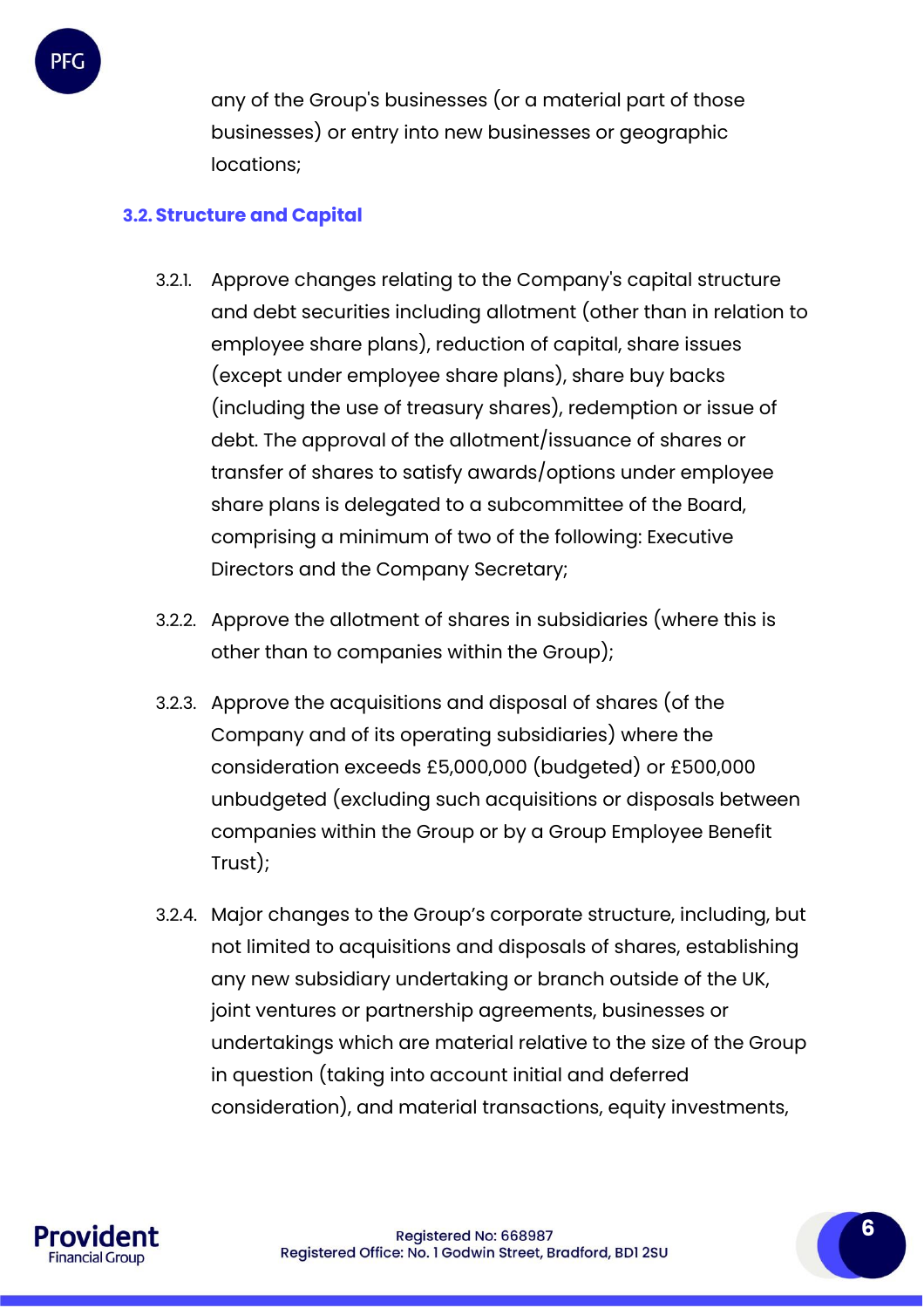acquisitions, mergers or disposals;

- 3.2.5. Approve changes to the Group's management and control structure;
- 3.2.6. Approve the Company's regulatory capital requirements and the basis for allocation of capital through the annual plan/ Internal Capital Adequacy Assessment Process (ICAAP), Internal Liquidity Adequacy Process (ILAAP), Pillar 3 Disclosure, Wind Down Plan and Recovery and Resolution Plan (RRP); and
- 3.2.7. \* Approve any amendments to (including any request for cessation or suspension of) the Company's listing on the London Stock Exchange or its listing status on any such exchange and any amendment to its status as a public limited company.

# **3.3.Financial and Regulatory Matters**

Following recommendations from the Audit Committee and/or the Group Risk Committee, where appropriate:

- 3.3.1. Approve the Annual Report and Financial Statements, including the statement of Going Concern and \*directors' remuneration report;
- 3.3.2. \* Approve interim management statements, half-yearly financial statements and results, including any statement of Going Concern, and any preliminary announcement of the final results;
- 3.3.3. \* Approve the dividend policy, the declaration of any interim dividend and the recommendation of any final dividend;
- 3.3.4. Approve any significant changes in accounting policies or practices;
- 3.3.5. Approve the appointment, re-appointment or removal of the

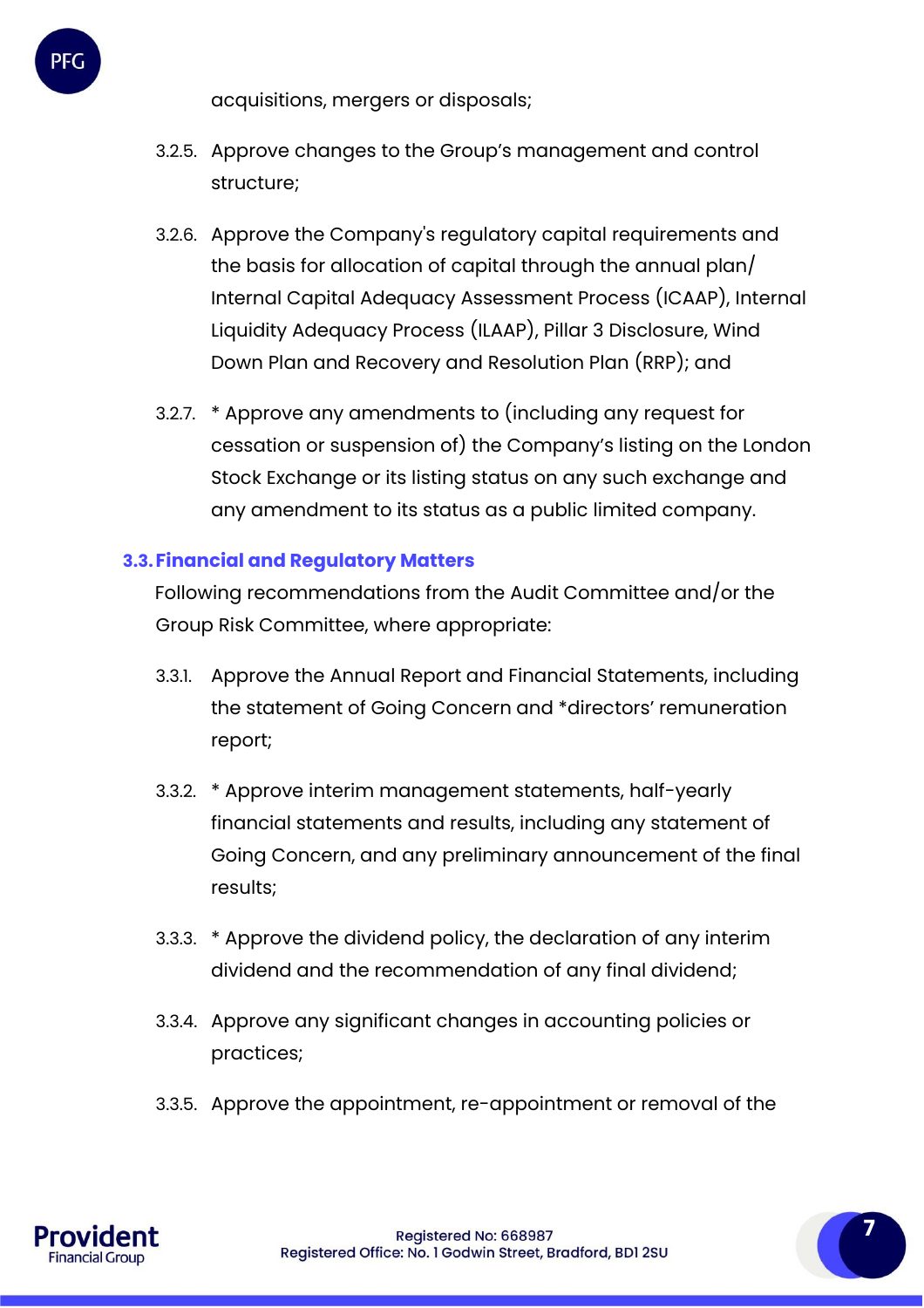

External Auditor (\*appointment to be put to the shareholders for approval in the Annual General Meeting);

- 3.3.6. Approve the Group's Tax Strategy on an annual basis;
- 3.3.7. Approve of material unbudgeted capital or operating expenditures (outside pre-determined tolerances) in line with the Group Delegated Authorities Manual;
- 3.3.8. Approve any transaction that has the potential to impact adversely, by £10,000,000 or more, on the Group's regulatory capital or which would cause the Group's capital adequacy to fall below the minimum level agreed with the Prudential Regulatory Authority;
- 3.3.9. Approve loans (of up to £5,000 or as otherwise permitted by law) to Board directors;
- 3.3.10. Ensure compliance with relevant prudential and financial regulations including, but not limited to, the Financial Conduct Authority's Listing Rules, Prospectus Rules and Disclosure Guidance and Transparency Rules;
- 3.3.11. Approve of donations to registered parties (namely parties registered under Part II of the Political Parties, Elections and Referendums Act 2000);
- 3.3.12. † Review and approve procedures and controls as required by the Prudential Regulation Authority's safety and soundness objectives;

## **3.4.Internal Controls and Risk Management**

Following recommendations from the Audit Committee and/or the Group Risk Committee, as appropriate:

3.4.1. Oversee, review and approve the Group's/Company's risk profile

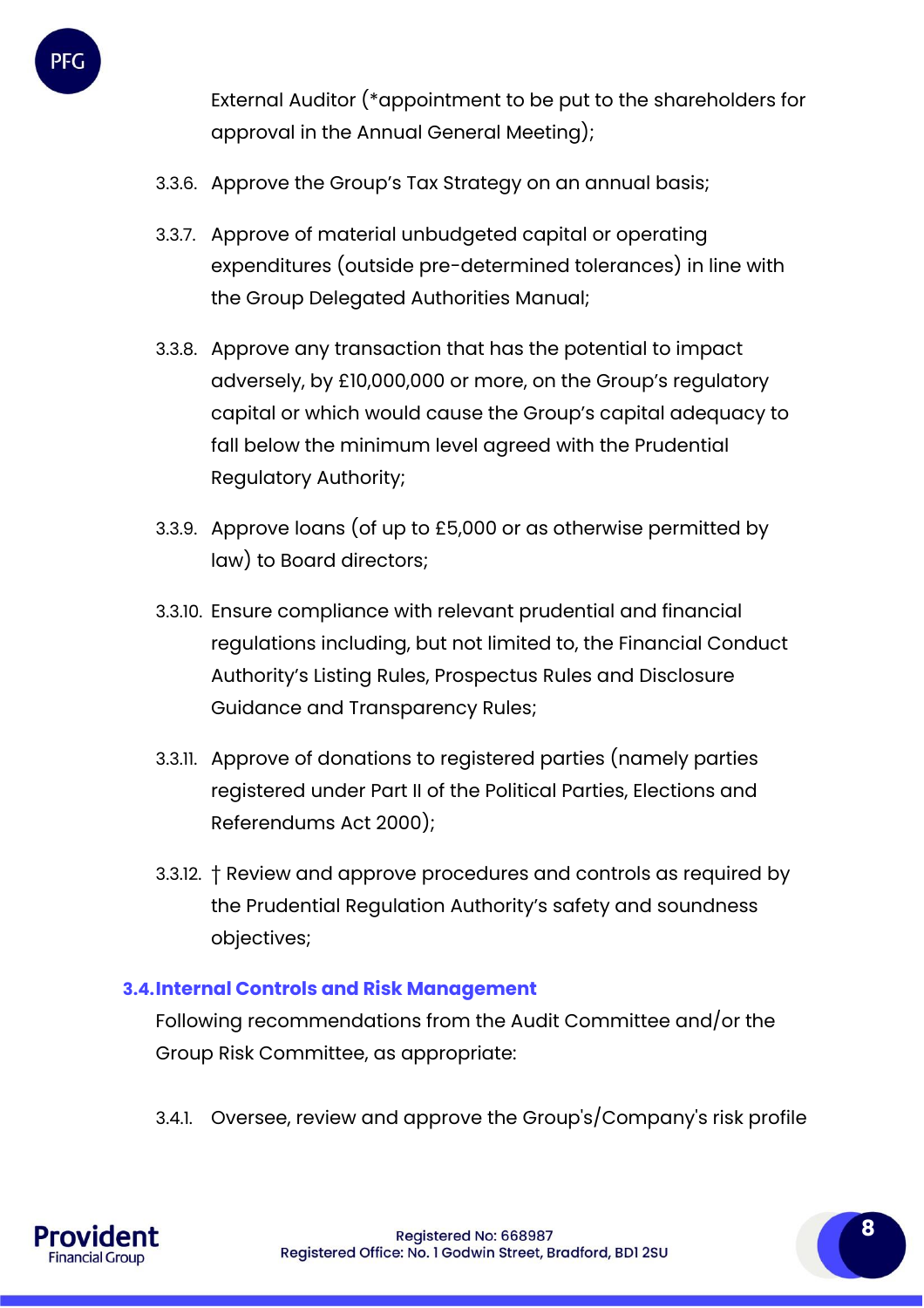

and emerging risks, the maintenance of a sound system of internal controls and risk management and the processes for compliance with prudential regulation, standards and other regulatory requirements with the guidance of the Group Risk Committee;

- 3.4.2. Establish procedures to identify risks, implement appropriate systems to manage these risks, oversee the internal control and risk management framework and determine the nature and extent of the principal risks the Group/Company is willing to take in order to achieve its long-term strategic objectives including:
	- 3.4.2.1 carrying out a robust assessment of the Group's emerging and principal risks;
	- 3.4.2.2establishing procedures to identify principal and emerging risks;
	- 3.4.2.3 approving the Group's risk appetite statements;
	- 3.4.2.4 receiving reports on, and reviewing the effectiveness of, the Group's risk and control processes to support its strategy and objectives;
	- 3.4.2.5 approving procedures for the detection of fraud, and the prevention of bribery and undertaking an annual assessment of these processes;
	- 3.4.2.6 approving an appropriate statement on internal control and risk management for inclusion in the Annual Report;
- 3.4.3. Ensure that the executive management and Operating Subsidiary boards:
	- 3.4.3.1 establish, maintain and implement appropriate systems to plan and control Group operations and risks and to comply with relevant legislation and regulations; and
	- 3.4.3.2 provide regular and sufficient information to the Board,

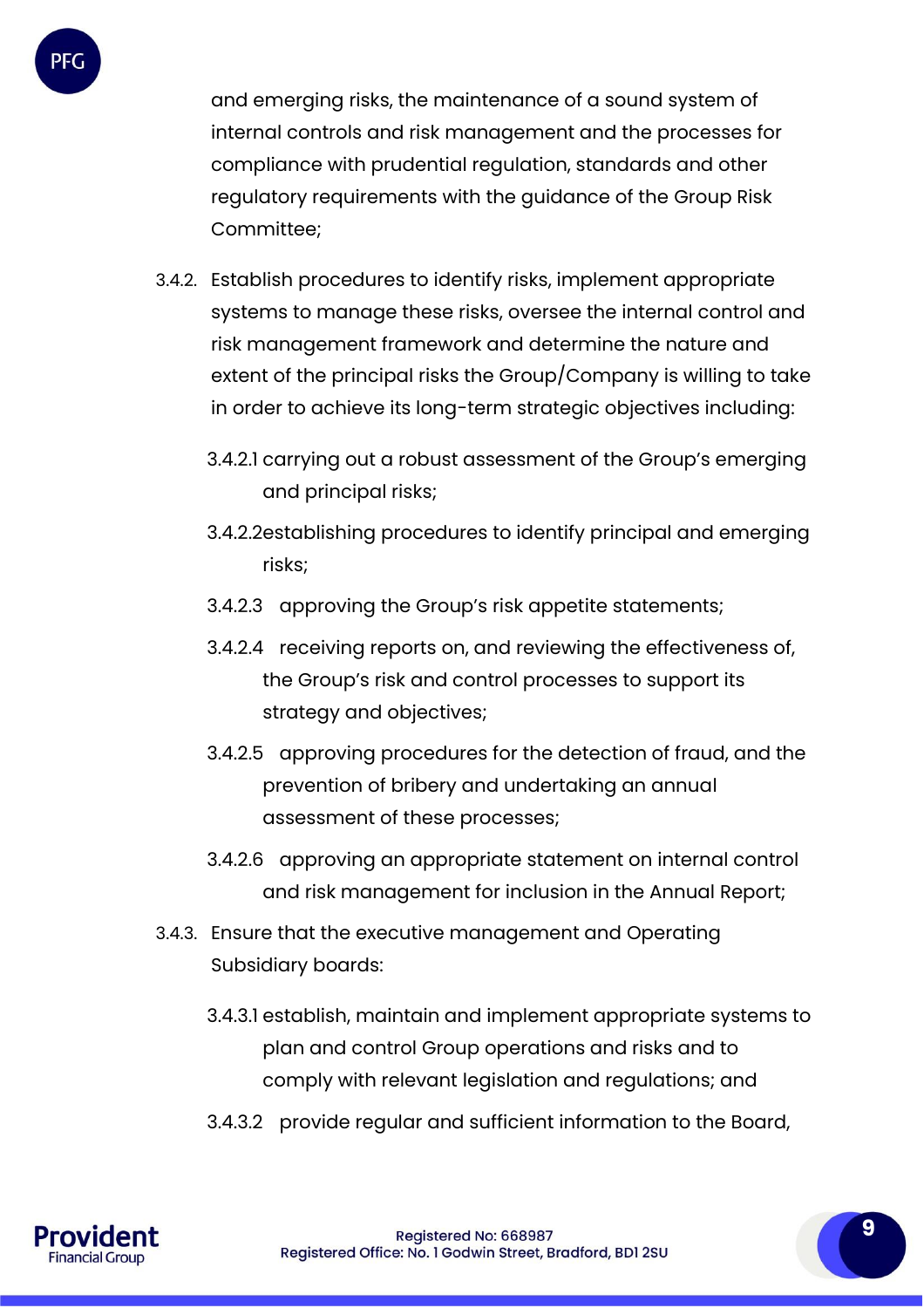through the Group committee structure, to enable it to comprehend fully the major risks and to discharge its monitoring duties in relation to these matters.

#### **3.5.Contracts**

- 3.5.1. Approval of major capital projects or investments entered into by the Company, or any of its subsidiaries, whose total development costs exceeds £5,000,000, or which are otherwise transformative in nature, and oversight of the execution and delivery of those investments;
- 3.5.2. Approval of any financially or strategically material contract entered into by the Company, or any of its operating subsidiaries, including approval of contracts where the consideration (or aggregate consideration) exceeds £10,000,000;
- 3.5.3. Approval and oversight of any acquisition or disposal of interests of more than 3 per cent in the voting shares of any company or the making of any takeover offer.

## **3.6.Delegation of Authority**

- 3.6.1. Approve the Delegated Authorities Manual which should include the Chief Executive Officer's authority limits in writing, for the Group and Company;
- 3.6.2. Establish and maintain Board Committees and approval of their terms of reference and amendments thereto;
- 3.6.3. Approve the responsibilities of the Chair, Chief Executive and Senior Independent Director which should be clearly established, set out in writing and agreed by the Board;
- 3.6.4. Receive reports from board committees on their activities.

#### **3.7. Board and Committee Matters**

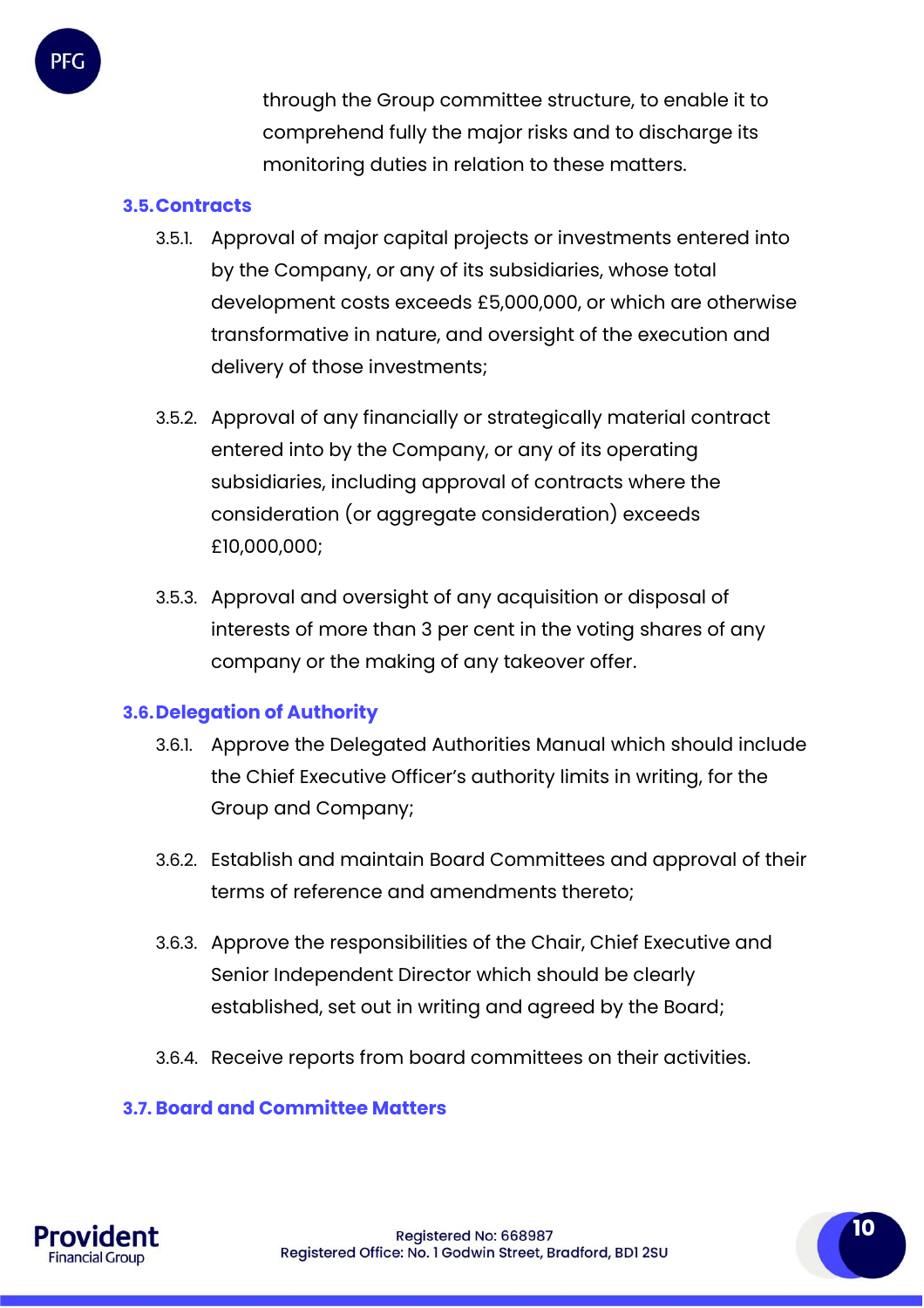

Following guidance and recommendations from the Nomination Committee, where appropriate:

- 3.7.1. Approve changes to the structure, size and composition of the Board, as well as Board committee chairship and membership, and the subsequent appointments and related appointment letters;
- 3.7.2. Approve the selection of the Chair of the Board and the Chief Executive;
- 3.7.3. Approve the appointment of the Senior Independent Director to provide a sounding board for the Chairman and to serve as intermediary for the other directors when necessary;
- 3.7.4. Approve the continuation in office of directors at the end of their term of office, when they are due to be re-elected by shareholders at the \*AGM and otherwise as appropriate;
- 3.7.5. Approve the appointment and removal of the Group Company Secretary;
- 3.7.6. \* Notification of the appointment of Directors to Operating Subsidiary Boards;
- 3.7.7. Approve the continuation in office of any director at any time, including the suspension or termination of service of an Executive Director as an employee of the Group, subject to the law and their service contract;
- 3.7.8. Determine the independence of Non-Executive Directors following recommendation from the Nomination Committee;
- 3.7.9. Consider all requests from Board members for permission for other directorships, subject to the following principles: (i) a nonexecutive director would not be expected to simultaneously hold

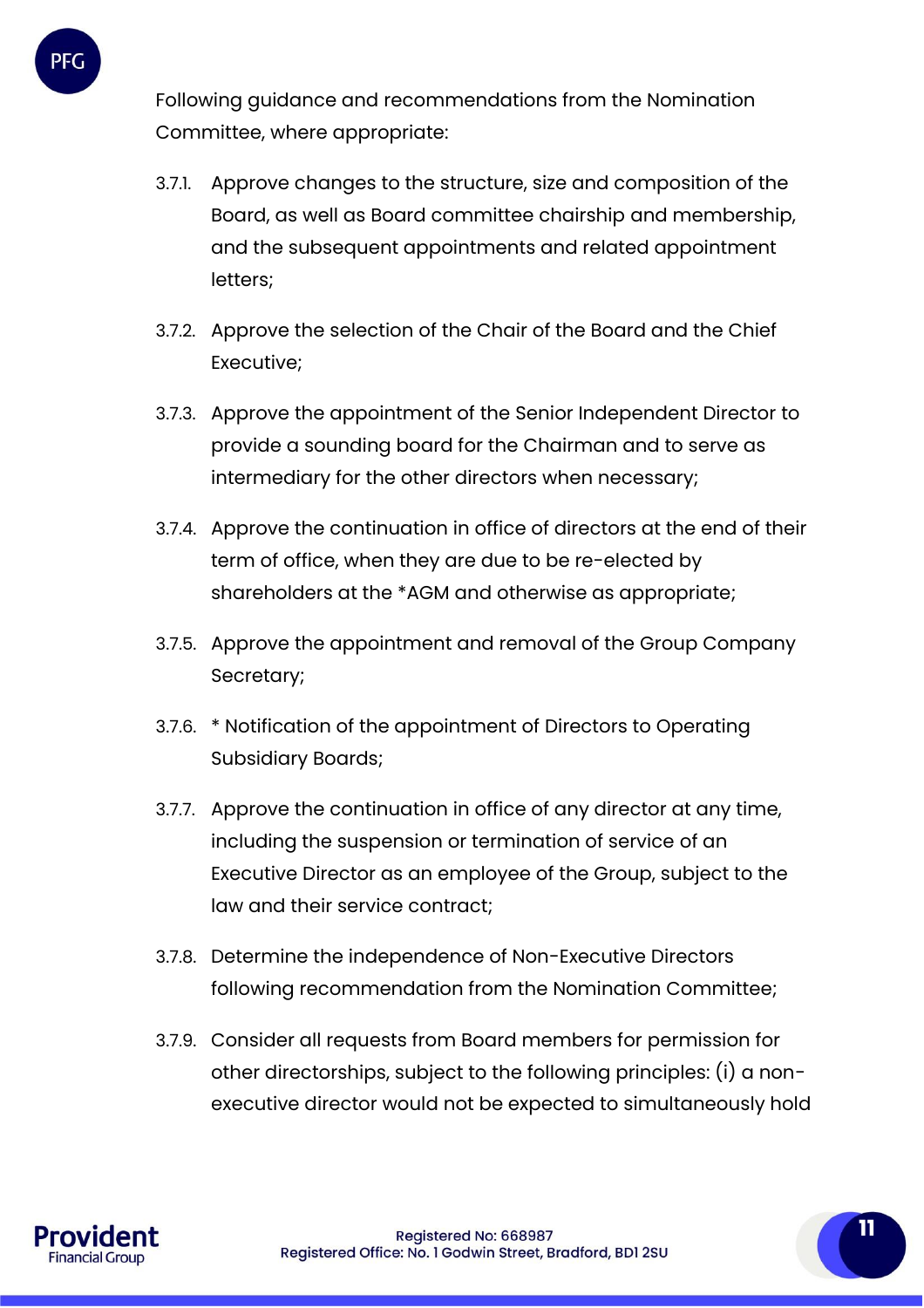

more than four other material non-executive directorships; and (ii) if they hold an executive role in a FTSE 350 company, they would not be expected to simultaneously hold more than two other material non-executive directorships; (iii) an executive director should not take on more than one non-executive directorship in a FTSE 100 company or other significant appointment. Each director should not undertake any additional external appointments without the prior approval of the Board and the reasons for permitting the appointment should be explained in the annual report and accounts ;

- 3.7.10. Annually review the external appointments held by the directors to ensure the time commitment provided to the Company is sufficient;
- 3.7.11. Prior to appointment of new directors, the Board should consider other demands and significant commitments on the prospective director's time before approval of that appointment;

#### **3.8.Remuneration**

Following recommendations from the Remuneration Committee and subject always to applicable law and regulation:

- 3.8.1. Approve the remuneration policy of the Directors and \*make recommendations to the shareholders for approval of the Directors' Remuneration Policy as required;
- 3.8.2. Determining the remuneration of the Non-Executive Directors, subject to the Articles of Association and shareholder approval as appropriate;
- 3.8.3. \* Approve the introduction of new share incentive plans, or major changes to existing plans, to be put to shareholders for approval;

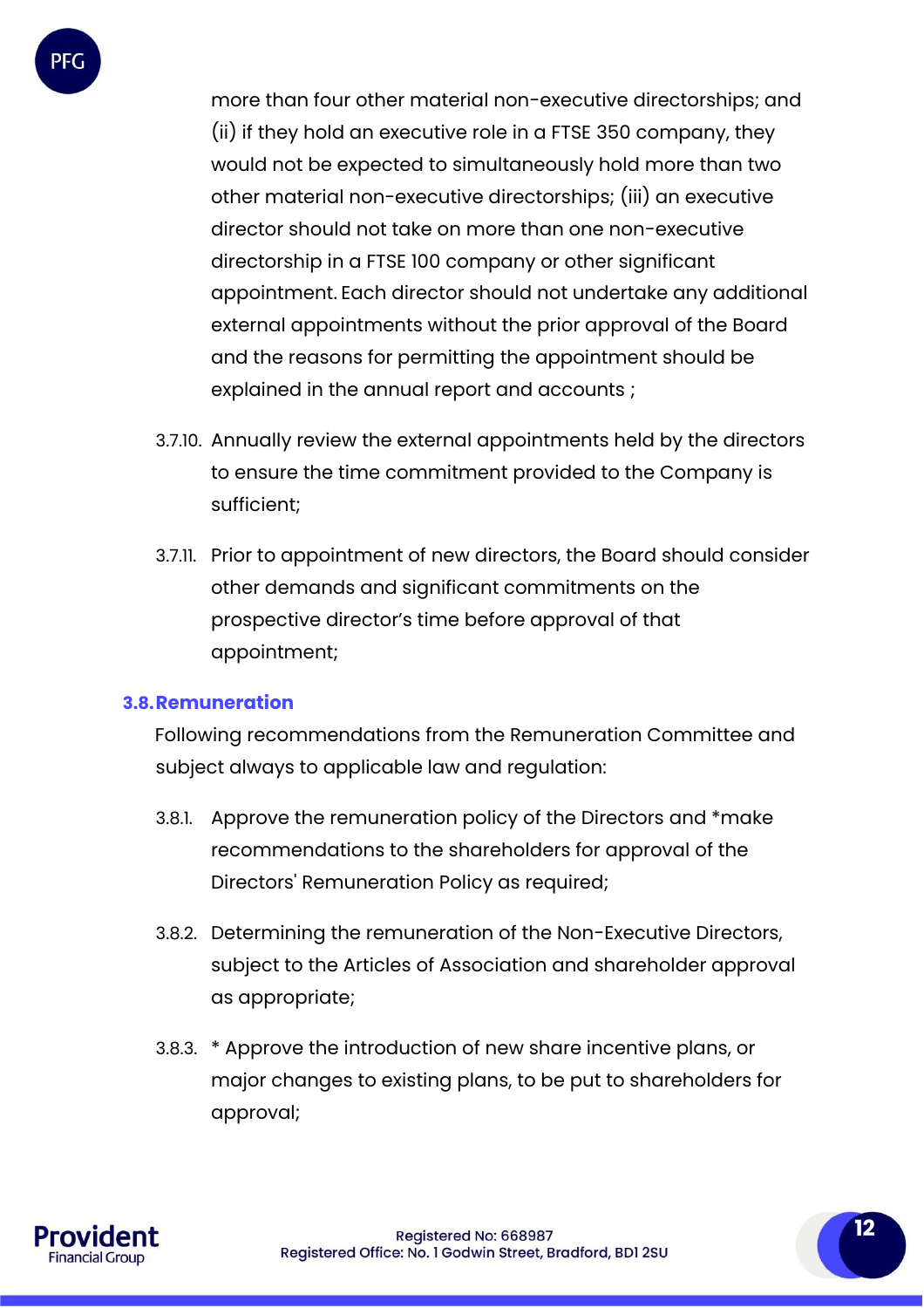#### **3.9. Corporate Governance**

- 3.9.1. Review, approve and monitor the Group's overall corporate governance arrangements;
- 3.9.2. Authorisation of conflicts of interest or potential conflicts of interest of Directors where permitted by the Company's Articles of Association;
- 3.9.3. Authorisation of any third party benefits offered by or to any director, with a value of more than £2,500 or £10,000 in aggregate in any one year;
- 3.9.4. Undertake a formal and rigorous annual review of the Board's own performance, its Committees and individual directors (including Chair), a minimum of annually. Take any remedial actions and ensure that the actions identified are reviewed against progress following the evaluation;
- 3.9.5. Receive and review reports from the Board committees on their activities to ensure they are fulfilling their responsibilities in line with their terms of reference;
- 3.9.6. Consider the balance of interests between all stakeholders, including, but not limited to, customers with a view to building sustainable returns having regard to the interests of all stakeholders;
- 3.9.7. \* Receiving reports on the views of the Company's shareholders to ensure that they are communicated to the Board as a whole;
- 3.9.8. Approve of the Code of Conduct and any other policies and †approve the Senior Manager Regime Responsibilities Map, following recommendation from the Risk Committee;
- 3.9.9. † Assist the SMF role holders in fulfilling their prescribed

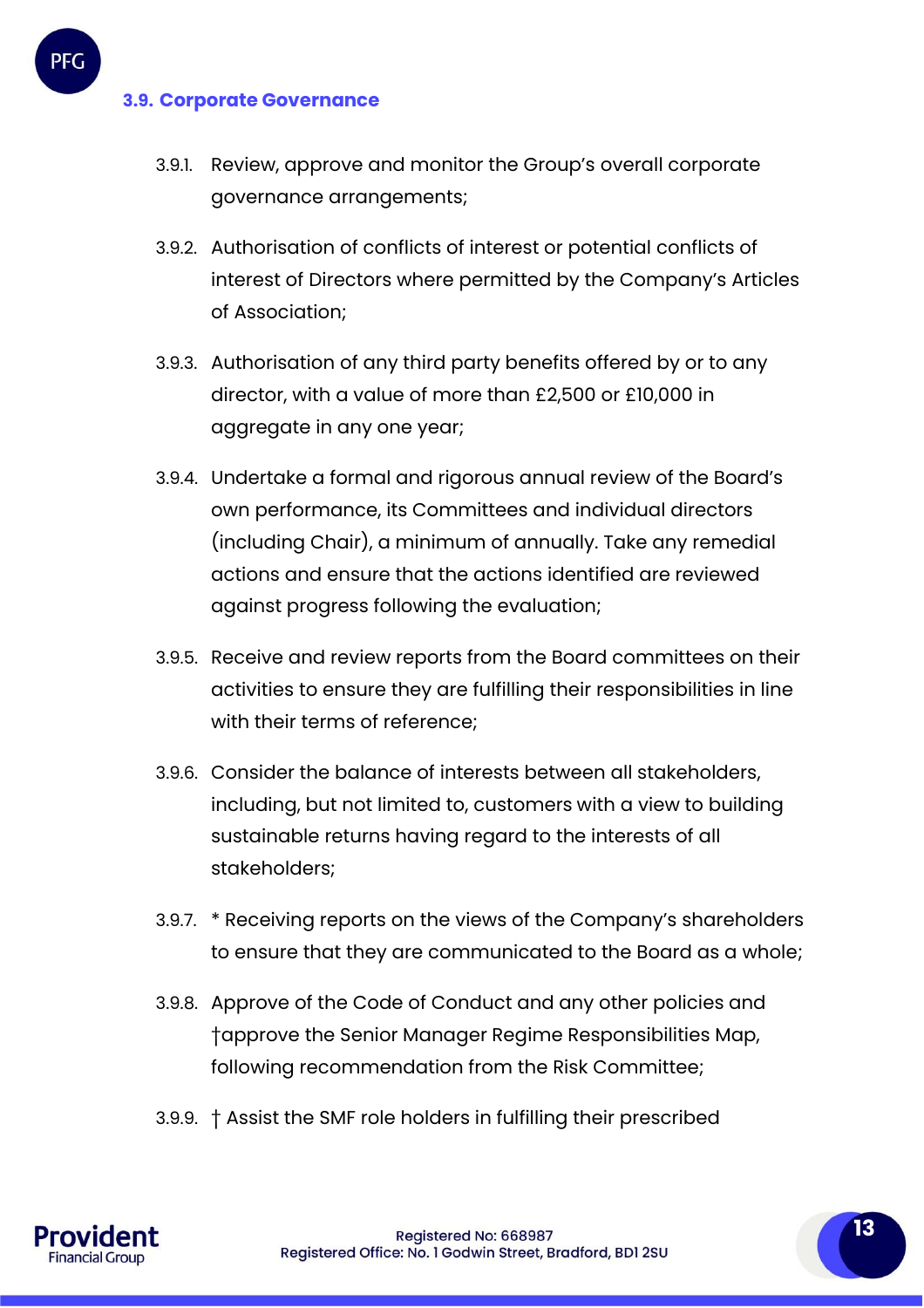responsibilities;

PFC

3.9.10. † Where matters are discussed in relation to a prescribed responsibility the relevant SMF role holder, or a suitable alternate, should be considered for attendance and participation in any relevant Board discussion;

## **3.10. Communication with Stakeholders**

- 3.10.1. Approve resolutions and corresponding documentation to be put forward to shareholders at a general meeting;
- 3.10.2. \* Ensure a satisfactory dialogue with shareholders, through the Investor Relations team and oversight of the Shareholder engagement plan;
- 3.10.3. Ensure satisfactory engagement with the workforce and that the views of the Group's other key stakeholders have been considered in board discussions and decisions;
- 3.10.4. Ensure that the workforce can raise any matters of concern in confidence and, if they wish, anonymously and that there are no negative repercussions from doing so. To routinely review the adequacy and security of the Company/Group's arrangements for its employees and contractors to raise concerns, in confidence, about possible wrongdoing in financial reporting or other matters and ensuring that there are arrangements in place for proportionate and independent investigation of such matters and for appropriate follow-up action;
- 3.10.5. Appointment of a whistleblowers' champion from among its members, to oversee the integrity, independence and effectiveness of the Group's whistleblowing arrangements;
- 3.10.6. Approval of any \*circulars, \*prospectuses, \*listing particulars and material press releases and announcements, except where

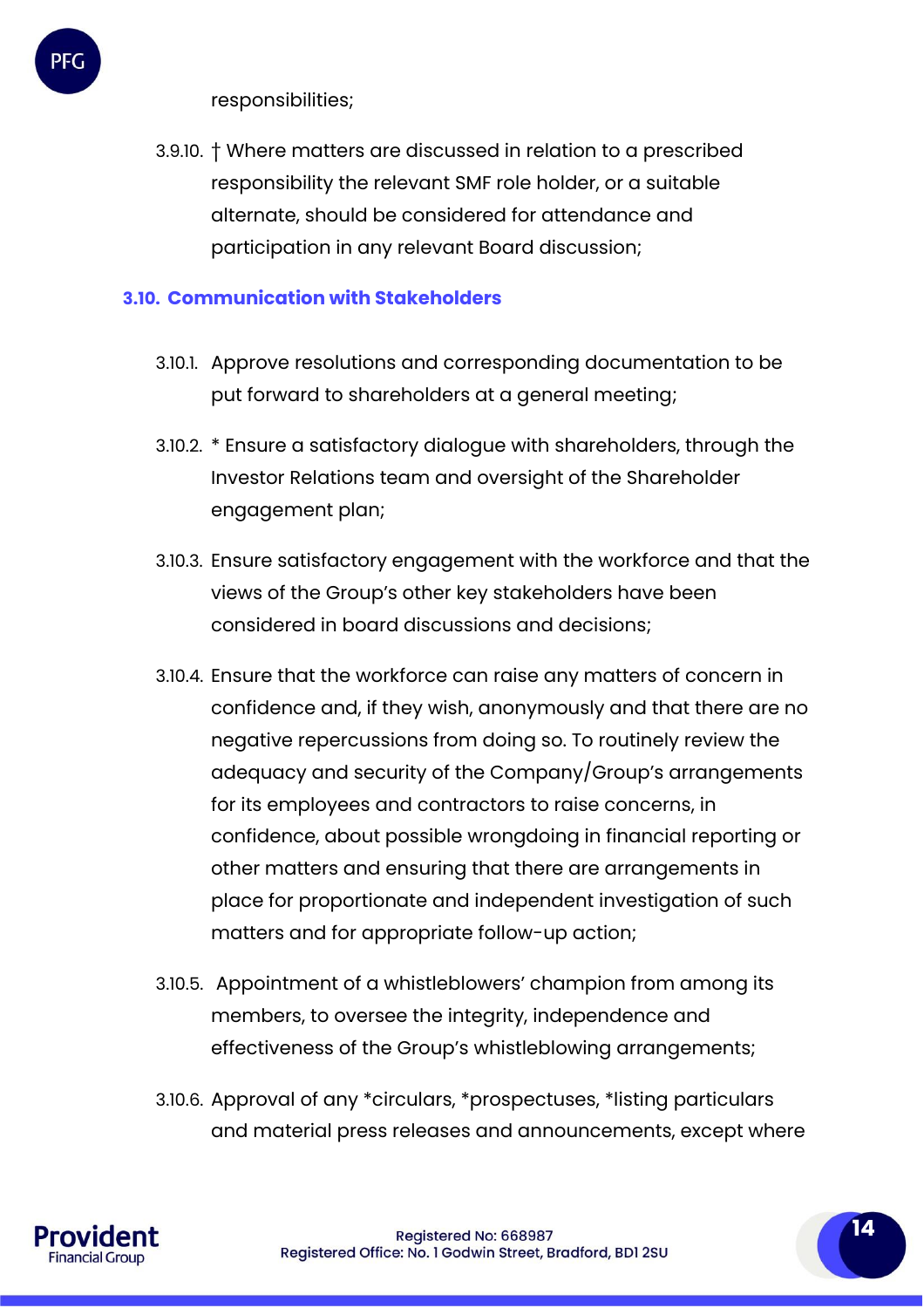

otherwise delegated;

- 3.10.7. Establish and oversee performance to ensure customers are treated fairly and customer outcomes are appropriate;
- 3.10.8. \* Review and approve the Group public affairs strategy;
- 3.10.9. Review and monitor perceptions and reputation of the Group by the investment community, regulators and the media with reports on activity from the Group Corporate Communications Director.

#### **3.11.Policies**

- 3.11.1. Review and approve key Policies, which includes the following but is not limited to:
	- Intra-Group Lending Policy
	- Dividend Policy (see 3.3.3)
	- Environment and Sustainability Policy
	- Directors Remuneration Policy
	- Whistleblowing Policy
	- Conflicts of Interest Policy
	- SMCR Policy
	- Fraud and Financial Crime Policy
	- Anti Bribery and Corruption Policy (including Gifts and Hospitality policy)
	- Anti Money Laundering Policy
	- Health and Safety Policy
	- Information and Data Security Policy
	- Data Protection Policy
	- Business Continuity Policy
	- Operational Resilience Policy
	- Corporate Policies
	- Pension Policy

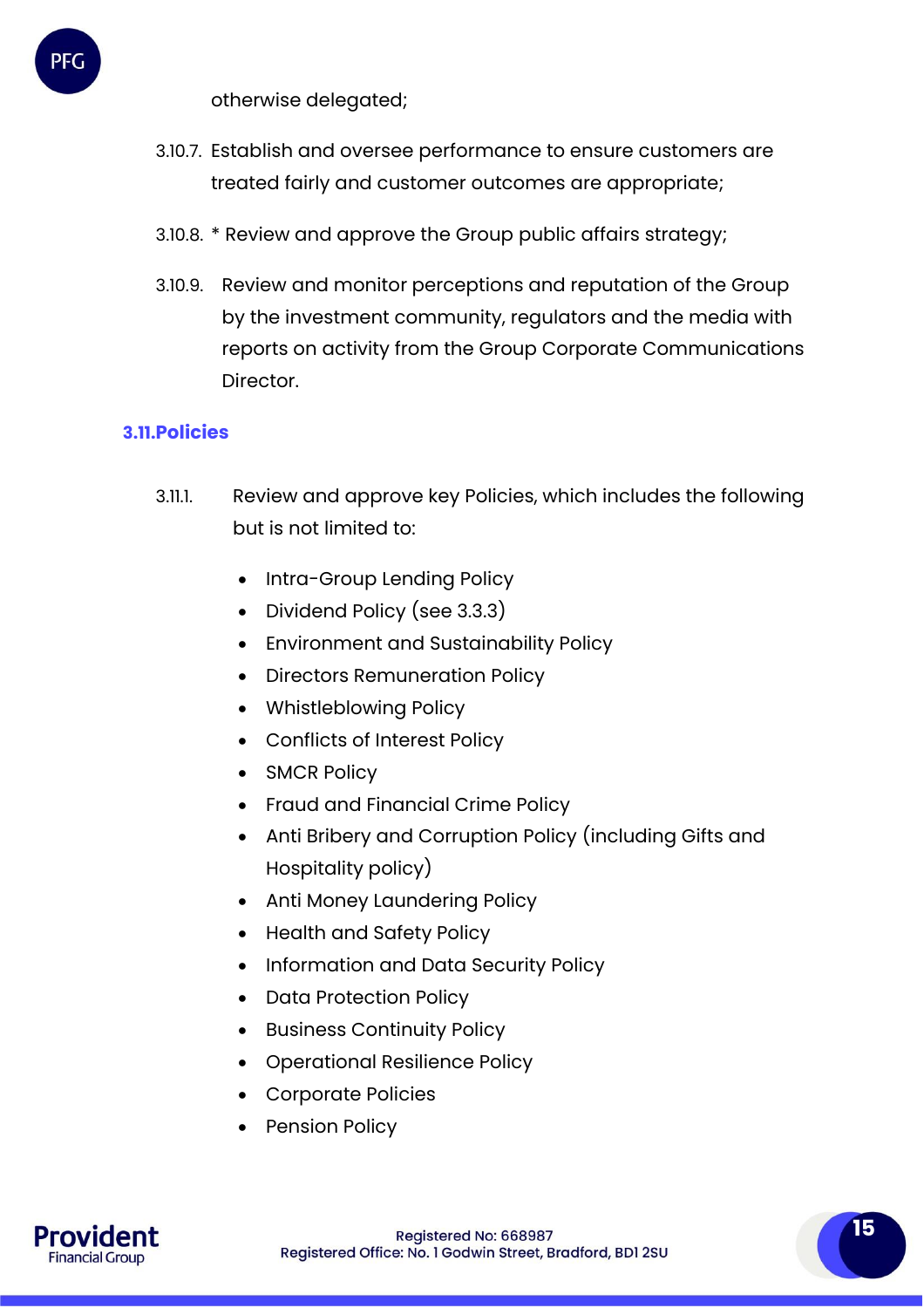

- 3.11.2. Approval of the following policies is delegated to a Board Committee:
	- Capital Risk Policy (GRC approved)
	- Funding and Liquidity Risk Policy (GRC approved)
	- Market (IRRBB) Risk Policy (GRC approved)
	- Credit Risk Policy (GRC approved)
	- Strategy Risk Policy (GRC approved
	- Climate Risk Policy (GRC approved)
	- Legal and Governance Risk Policy (GRC approved)
	- Financial Crime Risk Policy (GRC approved)
	- People Risk Policy (GRC Approved)
	- Technology and Information Security Risk Policy (GRC approved)
	- Capital Risk Policy (GRC approved)
	- Funding and Liquidity Risk Policy (GRC approved)
	- Model Risk Policy (GRC approved)
	- Group Procurement Policy (GRC approved)
	- Operational Risk Policy (GRC approved)
	- Group Human Rights and Modern Slavery Policy (CCE approved)
	- Equality, Diversity and Inclusion (Nomco approved)
	- Conduct and Regulatory Risk Policy (GRC approved)
	- Responsible lending policy (GRC approved)
	- Vulnerable customers policy (GRC approved)
	- Complaints Management Policy (GRC approved)
	- Malus and Clawback Policy (Remco approved)
	- Buy-Out Policy (Remco approved)

# **Other**

3.11.3. \* Arrangements for overall levels of insurance for the Group



**16**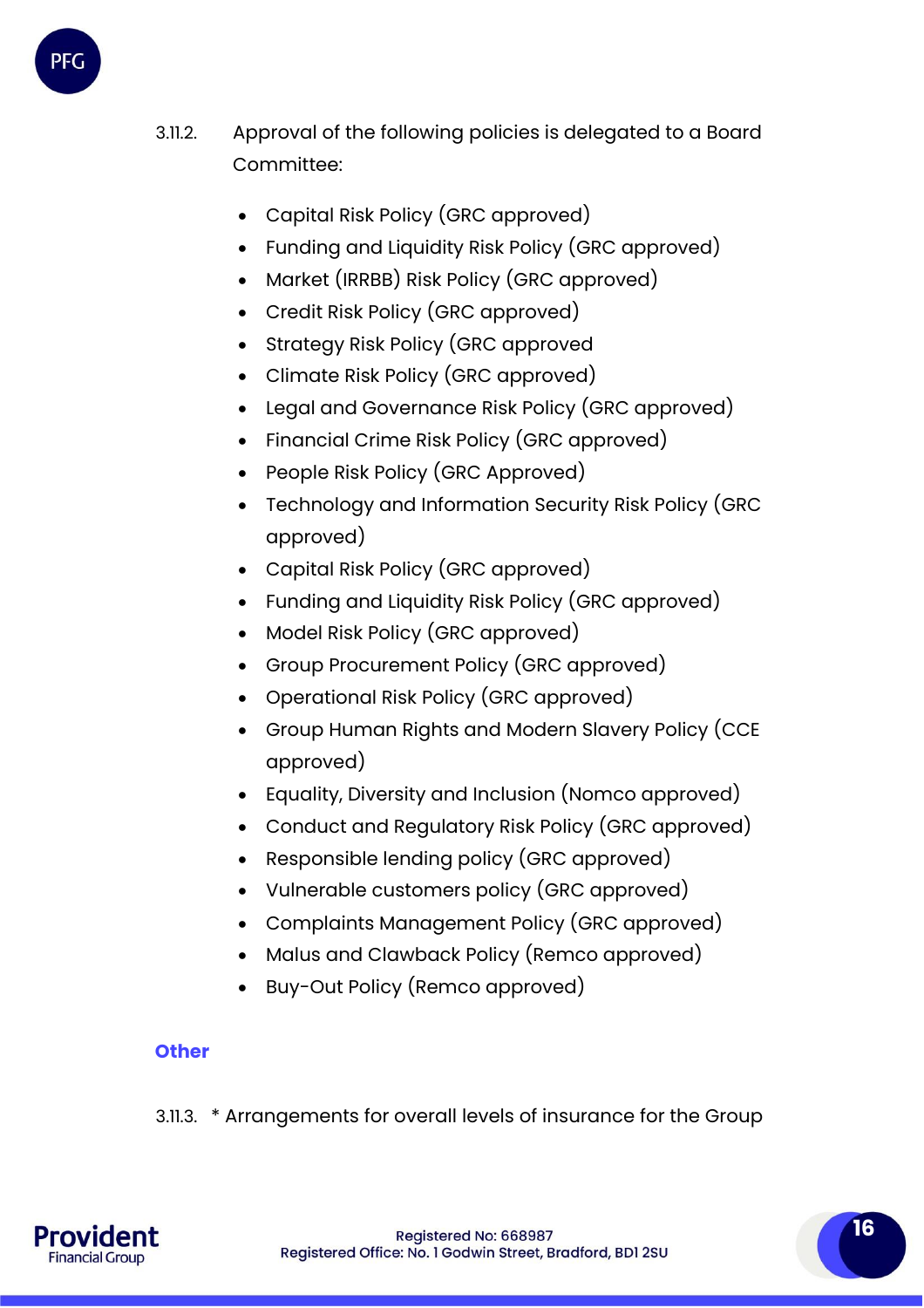including Directors' and Officers' liability insurance;

- 3.11.4. \* Any major changes to the rules of the Group's pension scheme, changes of trustees nominated by the Company or changes in fund management arrangements;
- 3.11.5. Approval of any matter likely to have a material impact on the Company or the Group from any perspective, including, but not limited to, financial, operational, strategic or reputational;
- 3.11.6. Approval of this list of matters reserved for Board decisions or any changes thereto;
- 3.11.7. Consideration and approval of prosecution, commencement, defence or settlement of litigation or an alternative dispute resolution mechanism which is material to the interests of the Group;
- 3.11.8. Approval of any professional fees for advice sought by the Board or Committee which exceeds, or is expected to exceed, £20,000 (exclusive of VAT) in relation to a specific matter, prior to the engagement for advice;

## **3.12. Authority**

- 3.12.1. In carrying out their responsibilities and functions, the Board may establish and delegate any of their powers (save for those outlined within this document) to a Board committee, a Director, employee or other person subject to ultimate responsibility of the Directors under the Companies Act 2006;
- 3.12.2. The Board may also delegate specific functions to ad-hoc committees where it feels appropriate. The powers delegated to ad-hoc committees will be described in Board resolutions;
- 3.12.3. The Board shall have adequate access to information and shall

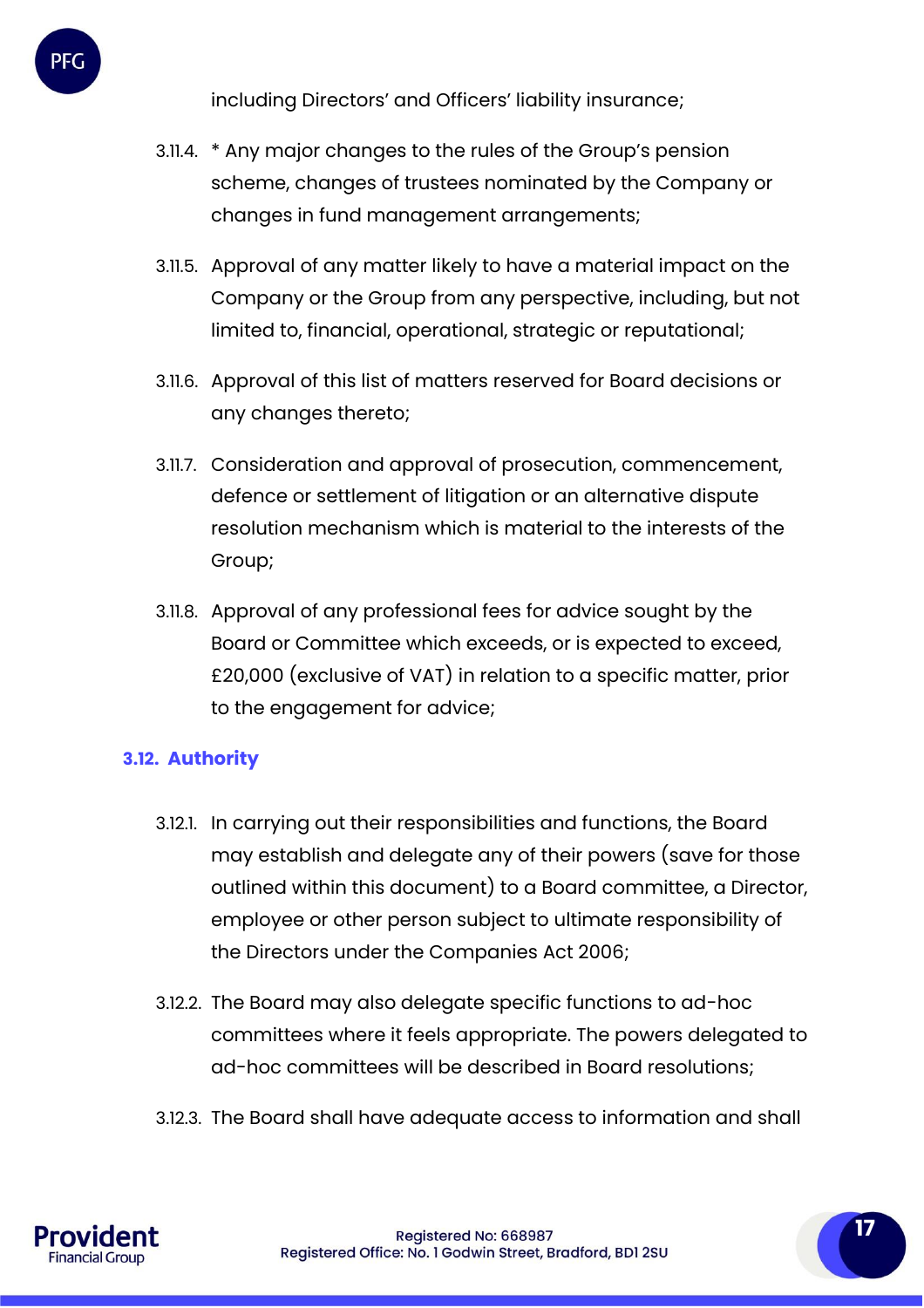determine the nature, amount, format and frequency of the information which it is to receive;

- 3.12.4. The Board shall have access to sufficient resources and the authority to seek any information it requires from employees of the Company, including the Group Company Secretary, or otherwise in order to fulfil its role and responsibilities;
- 3.12.5. The Board may obtain, at the Company's expense, any appropriate independent external expert advice on any matter it considers necessary to fulfil its role and responsibilities.

#### **4. REPORTING**

PFC

- 4.1.1. The Board shall compile a statement on how it operates to be included in the Company's Annual Report and Financial Statements. The statement should include a high level statement of which types of decisions are taken by the Board and which are delegated to management.
- 4.1.2. The Board shall make this document available to shareholders via the Company's website.

# **5. COMPLIANCE WITH THE UK CORPORATE GOVERNANCE CODE (THE CODE)**

Should the Board at any time act or be in contravention of this document or the Code, provided that the Board can clearly explain the reasons for this and show that they have considered the consequences of not acting in accordance with corporate governance best practice as reflected in the Code, and considers what steps may be appropriate to remedy such contravention, then such non-compliance will not constitute a breach of this document.

#### **6. ANNUAL REVIEW**